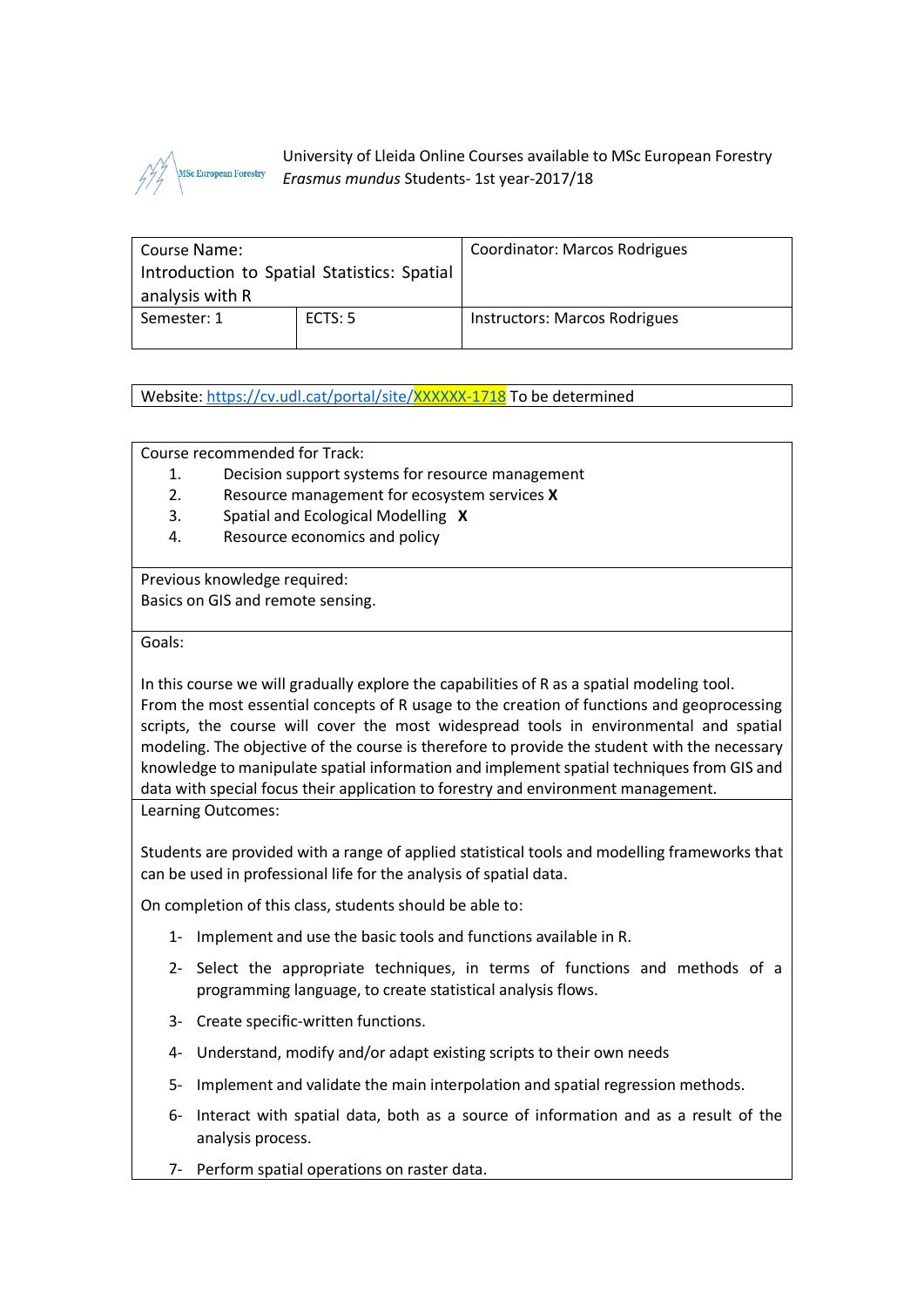Contents:

This course is intended as a first introduction to spatial modelling using free statistical software (R). The course is organized in 6 modules as follows:

Module 1: Introduction to R :

- Procurement and installation.
- Start with R.
- Basic functions.
- Creating charts and plots.

Module 2: Spatial regression:

- Introduction to regression analysis. Climate data regression.
- Generalized Linear Models (GLM).
- Validation of results.

Module 3: Operations on spatial data:

- Spatial analysis packages.
- Retrieving information from GIS layers.
- Spatial regression analysis.
- Mapping in R.

Module 4: Advanced regression models:

- Control structures in R. Loops and conditional sentences.
- Regression with Random Forest. Forest fire occurrence modeling.
- Classification with Random Forest. Land cover/vegetation mapping.
- An example of species distribution modeling.

Module 5: Interpolation and spatial statistics:

- Nearest neighbor and resample.
- Spatial autocorrelation measures.
- Inverse of distance weighting.
- Kriging and semi-variograms.
- Climate data interpolation.

Module 6: Map algebra. Working with raster layers:

- Local operations.
- Filtering maps.
- Zonal operations.

Learning Activities (Methods and Planning):

The teaching/learning methodology is based on an eminently practical model based on problem solving with work on computer, so that the student is able to gradually assimilate theoretical content on a real application environment.